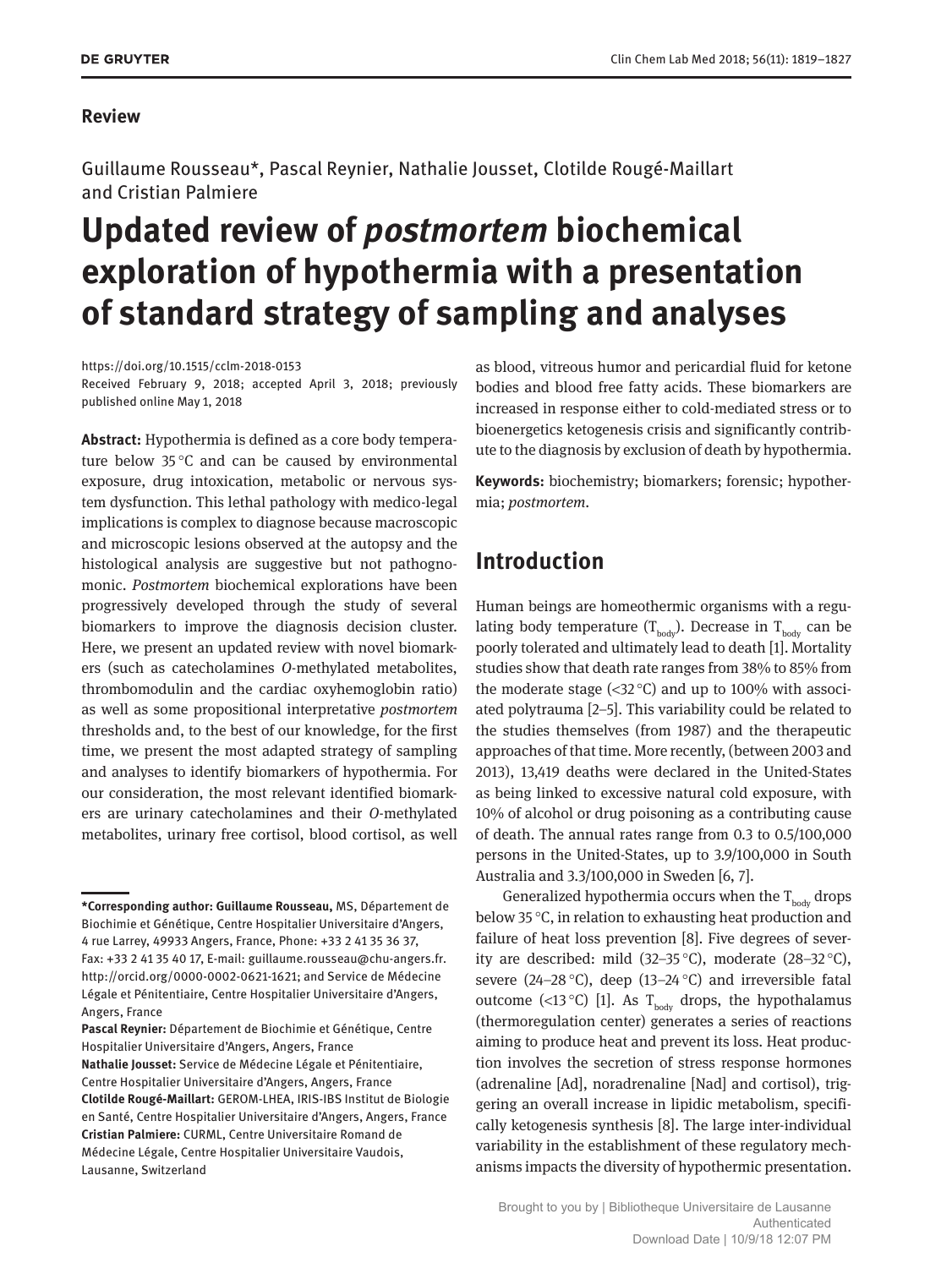There are two categories of hypothermia, depending on the quality of thermoregulation mechanisms: primary, when thermoregulatory mechanisms are intact but exceeded by the intensity or duration of cold exposure (mountaineers, those shipwrecked, drowned, etc.); secondary, when these mechanisms are altered, and hypothermia occurs despite temperate environmental temperatures (22–24 $\degree$ C). This may be the case when drug consumption/poisoning (acetaminophen, barbiturate, opioid, tricyclic antidepressant, benzodiazepine, phenothiazine, prazosin, valproic acid,…), ethanol consumption, or in some pathological conditions (thyroid or pituitary insufficiency, neurological disorders, sepsis and extensive burns) [2, 9–11].

The non-specific macroscopic and microscopic findings described in the clinical literature (Table 1) emphasize the major role that *postmortem* biochemical investigations might have in identifying hypothermia-related fatalities and helping pathologists to produce more accurate diagnoses [8, 9, 12–14].

On the other hand, findings obtained from *postmortem* biochemical analyses cannot be considered in isolation, as they may depend on preexisting diseases (which may be responsible for increased or decreased concentrations of specific biochemical markers), and therefore necessitate accurate evaluation of patient conditions, in order to avoid misleading interpretations and mistaking preexisting pathological findings for hypothermia-related results.

The study herein aims to present the different biomarkers studied over the years and discuss their significance. Location and sampling methods are also discussed in some cases.

**Table 1:** List of main typical autopsy elements of hypothermia.

|                         | <b>Autopsy findings</b>                                                                                                                                                                                                                                                                         |  |
|-------------------------|-------------------------------------------------------------------------------------------------------------------------------------------------------------------------------------------------------------------------------------------------------------------------------------------------|--|
| Macroscopic             | Body and external temperature                                                                                                                                                                                                                                                                   |  |
| elements                | Humidity, wind speed                                                                                                                                                                                                                                                                            |  |
|                         | $\pm$ thermal insulation of housing                                                                                                                                                                                                                                                             |  |
|                         | Hide-and-die syndrome                                                                                                                                                                                                                                                                           |  |
|                         | Paradoxical undressing                                                                                                                                                                                                                                                                          |  |
|                         | Wischnewski lesions                                                                                                                                                                                                                                                                             |  |
|                         | Frost erythema                                                                                                                                                                                                                                                                                  |  |
|                         | Inner knee sign                                                                                                                                                                                                                                                                                 |  |
|                         | Hemorrhage infiltrate in core muscle                                                                                                                                                                                                                                                            |  |
| Microscopic<br>findings | Lipid vacuolization of renal tubule epithelial cells,<br>pancreatic cells, hepatocytes, cardiac myocytes,<br>adrenal cells and anterior pituitary gland cells<br>Expression of adipose differentiation-regulated<br>protein in renal tubule epithelial cells<br>Degenerative foci in myocardium |  |

## **Forensic biomarkers of hypothermia**

Generally speaking, *postmortem* biochemical investigation results may be different in different studies based on the clinical standard used. This principle applies also to *postmortem* biochemical investigations pertaining to hypothermia. Indeed, results obtained from biochemical investigations pertaining to catecholamines (and their *O*-methylated metabolites), cortisol and ketone bodies in suspected hypothermia-related fatalities should always consider and evaluate preexisting conditions (such as catecholamine-secreting tumors, diabetes mellitus, chronic alcohol abuse and stress conditions), in order to avoid erroneous interpretations of the measured valued.

#### **Catecholamines and their** *O***-methylated metabolites**

The three main catecholamines are Ad, Nad and dopamine (DA), synthesized by chromaffin cells of the adrenal medulla and postganglionic neurons from the sympathetic nervous system. These act as neurotransmitters and regulating hormones. In the context of cold mediated stress, their role is to increase heat production and prevent its loss [15–20].

Currently, it is known that cold mediated stress is responsible for increasing urinary catecholamines [9, 12, 14, 17, 21–25]. A sum increase of Ad + Nad in urine higher than 0.1 μg/mL was first described by Hirvonen in 1976, though the difficulty of interpreting urinary catecholamines in relation to cold induced diuresis had already been previously discussed [12]. This latter is thought to be related to an initial increase in renal blood flow resulting from vasoconstriction followed by decreased  $T_{\text{body}}$ loss of fluid reabsorption capacity by distal tubules and vasopressin action resistance [14]. It is recommended that urinary catecholamine concentrations be adjusted to creatininuria in order to avoid possible misinterpretations and prevent potential underestimation of the result. This should be disclosed in nmol of catecholamines per mmol of creatinine, and is obtained by adapting the concentration of catecholamines to an estimated renal filtration rate using creatininuria [24].

Recent studies have been conducted on the action of catechol-*O*-methyl transferase on catecholamines, resulting in *O*-methylated metabolites synthesis of which three exist: metanephrine from Ad, normetanephrine from Nad and methoxytyramine from DA [19, 26]. The study of these markers provides a benefit in terms of *in vitro* stability [27, 28].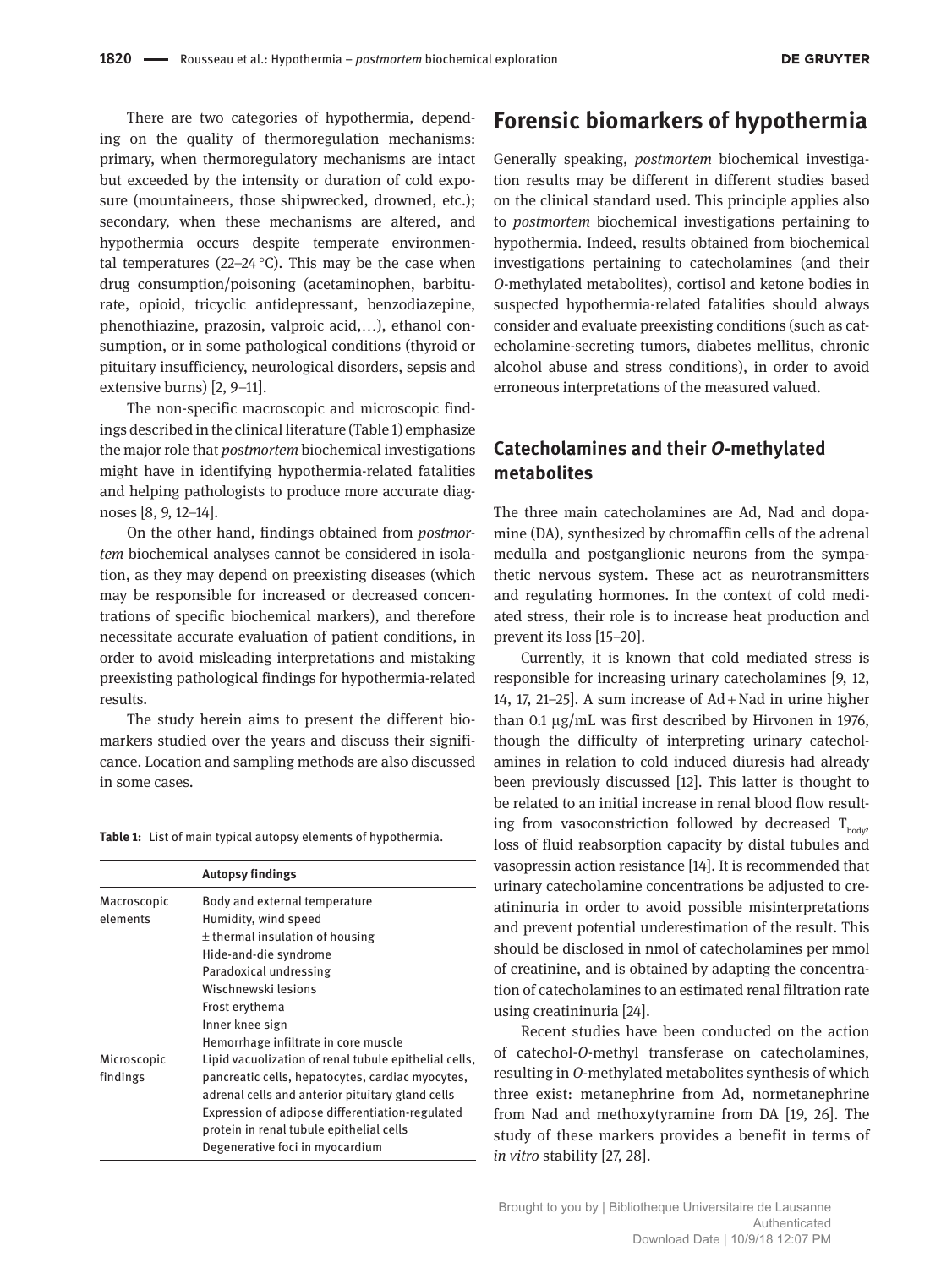| <b>Parameter</b>    | <b>Cut-off value</b> | Sensitivity, % | Specificity, % | <b>PPV. %</b> | <b>NPV, %</b> |
|---------------------|----------------------|----------------|----------------|---------------|---------------|
| Adrenaline (Ad)     | 40                   | 72             | 87             | 88            | 69            |
| Noradrenaline (Nad) | 493                  | 48             | 100            | 100           | 58            |
| Dopamine            | 251                  | 65             | 90             | 90            | 65            |
| Metanephrine        | 95                   | 87             | 72             | 81            | 80            |
| Normetanephrine     | 280                  | 81             | 72             | 80            | 73            |
| Methoxytyramine     | 126                  | 78             | 75             | 81            | 71            |
| Ratio Ad/Nad        | 0.192                | 53             | 73             | 73            | 53            |

**Table 2:** The sensitivity, specificity, positive predictive values (PPV) and negative predictive values (NPV) of urinary catecholamines and their *O*-methylated metabolites determined according to Palmiere et al. [19].

Cut-off values are expressed in nmol/mmol creatinine, except for the Ad/Nad ratio (no units).

Urine samples must be taken with a sterile needle. Urine acidification is recommended to prevent *in vitro* degradation, but is not compulsory in the case of immediate freezing. Catecholamines *in vitro* stability is estimated at 3 weeks and up to several months for their *O*-methylated metabolites [19, 27–31]. *Postmortem* stability, is estimated at 2 to "*virtually"* 10 days for catecholamines [19, 32]. Thus, the requirement imposed by the modalities of catecholamines urinary sampling, at the risk of an *in vitro* decay, does not allow a diagnosis of hypothermia to be excluded when normal or slightly increased results are observed.

Historically, urinary catecholamines were interpreted through Ad/Nad ratio analysis [15, 16, 33]. However, the interest in this ratio is put into question as it seems less sensitive and specific than an isolated study of urinary Ad concentrations, for example (Table 1) [18, 19].

According to some authors, Ad injection related to resuscitation does not modify concentrations of urinary catecholamines and their *O*-methylated metabolites, or at least does not increase their concentrations beyond the thresholds usually described for hypothermia. Age and sex would similarly have no influence on the concentrations of these markers [14, 19, 21].

*In vivo*, urinary catecholamines are explored in 24 h diuresis because of fluctuation in the excretions during a day, i.e. all activation of the sympaticoadrenal system will stimulate the secretion of catecholamines and thus the excretion. This is impossible in *postmortem* where only a sample of urine can be taken. Thus, clinical reference intervals are not applicable and new thresholds have been described adapting the conditions of this *postmortem* sampling and putrefactive phenomena. Palmiere et al. published a multicenter systematic study of urinary catecholamines and their *O*-methylated metabolites in 2014. Eighty-three fatal hypothermia and 144 control deaths were investigated and ROC curves analyzed, putting forward relevant interpretive thresholds for each parameter (Table 2) [19].

Exploring catecholamines and their *O*-methylated metabolites in serum or vitreous humor are not of interest, their *postmortem* concentrations are, respectively, discordant (increased or decreased) from blood, or related to cell autolysis [26].

Two urinary samples must be taken, one in a preservative free tube immediately frozen and/or with acidification and another one in a preservative free tube. The first will allow the study of catecholamines and/or their *O*-methylated metabolites to be carried out and the second creatinine.

Exploring urinary catecholamines and their *O*-methylated metabolites will allow the diagnosis of a perimortem generalized stress, in this situation a cold mediated stress.

#### **Cortisol**

The increase of counter-regulating hormones, such as cortisol, stimulates thermal and energy production. Besides contrary results on adrenal cortex hormone evolution in hypothermia, its perimortem elevation might reflect less of an increase in adrenocorticotrophic hormone (ACTH) than a decrease in metabolism and hepatic clearance [14, 34–41]. A study concerning the agonal process and blood cortisol concentrations showed that there are no significant differences between instant death and death with prolonged agony, e.g. subdural hematoma [41]. Some teams recommend the exploration of free urinary cortisol and blood cortisol in suspected hypothermia [14, 21, 35, 38, 42].

*In vivo*, blood cortisol is explored at a precise time related to cyclic secretion following a nychthemeral rhythm, e.g. the upper secretion is at around 8 a.m. causing awakeness and the lower secretion is at around 12 a.m. to maintain sleep statement. Blood clinical reference intervals are not applicable in *postmortem* because generally the time of death is only suspected or simply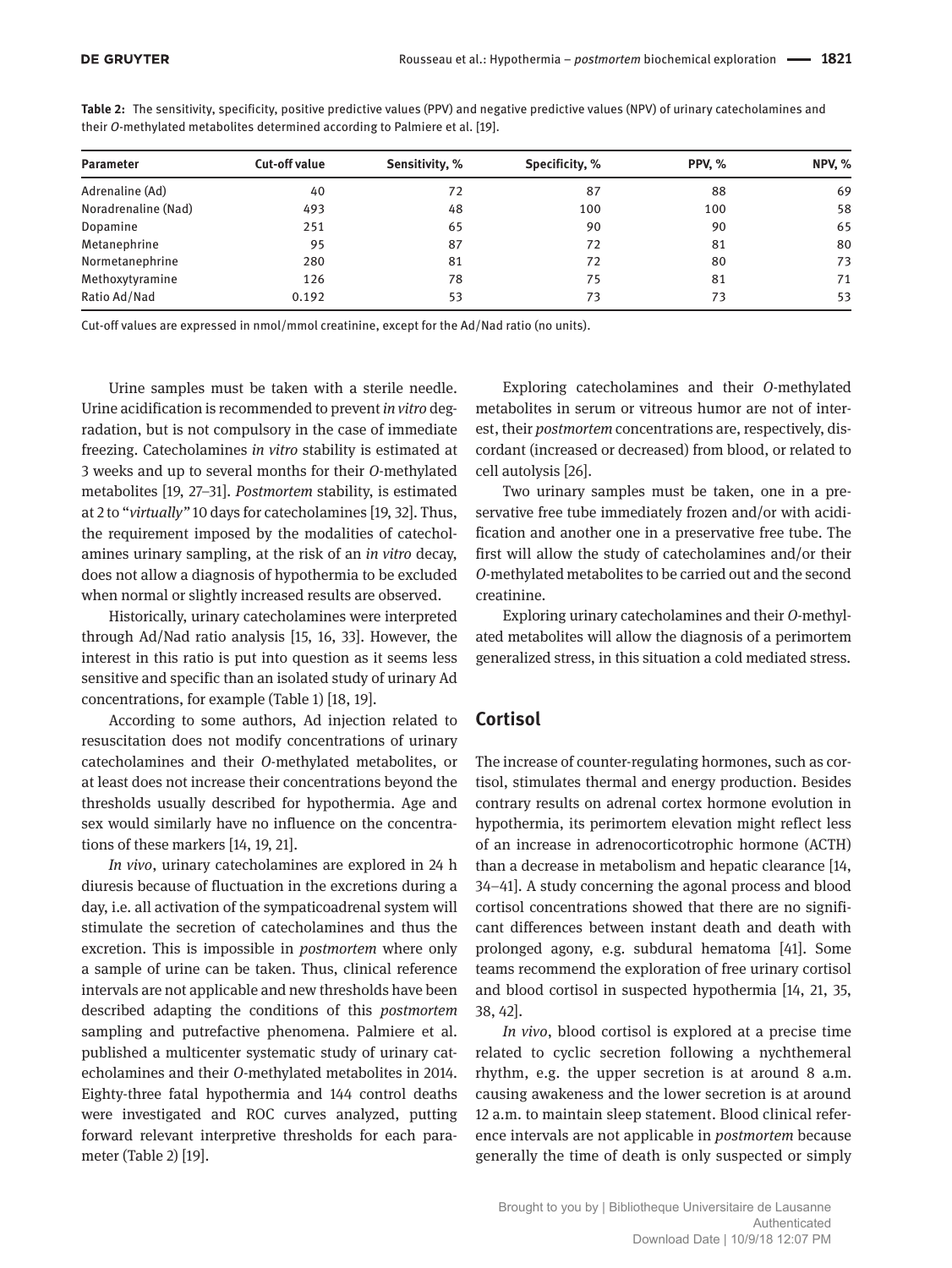unknown and *postmortem* fluctuation [14]. Bańka et al. [41] proposed a cut-off value of 300 ng/mL for blood cortisol using ultra high performance liquid chromatography. As catecholamines, free urinary cortisol is explored on 24 h diuresis because of the cyclic nychthemeral secretion. Again, in *postmortem* only a sample of urine can be taken. So, forensic pathologists and biochemists must consider a single samples, unknown *postmortem* interval and again inapplicable clinical reference intervals. One study observed a free urinary concentration above 250 nmol/L in all hypothermia fatalities explored and below 240 nmol/L for the control group which included cases with and without injuries as well as sudden and protracted death (analytically performed by radioimmunoassay) [14].

A high urine or blood cortisol is not a typical sign of fatal hypothermia and may reflect the body's reaction to the stress in general [14]. Interpreting cortisol's concentration in *postmortem* can be very difficult and must take into account the circumstances of death, and macroscopic and microscopic findings during and after autopsy exploration.

One peripheral blood sample with one urine sample must be put in preservative free tubes to allow the study of cortisol and free urinary cortisol.

Exploring blood and urine cortisol, as catecholamines and their *O*-methylated metabolites, will allow the diagnosis of a perimortem generalized stress, in this situation a cold mediated stress.

#### **Ketones bodies**

Exposure to cold is characterized by significant stress reactions that enhance catecholamine and counter-regulatory hormone release. Enhanced fat catabolism and increased ketone body production are the metabolic consequences of hypothermia-induced secretion of insulin antagonist hormones. Acetoacetate and β-hydroxybutyrate (HB) are energy-rich compounds that transport energy from the liver to other tissues. They can be interconverted by the enzyme β-HB dehydrogenase. Acetone is generated through the decarboxylation of acetoacetate (either spontaneously or through the enzyme acetoacetate decarboxylase) and is generally considered of little metabolic significance [9, 43–47].

Acetone production increases due to *postmortem* decompositional changes. On the other hand, these are not associated with HB production, whose concentration does not increase after death but may at most decrease as a result of spontaneous molecule degradation [48–50].

Increased HB can be explored in serum, vitreous humor and pericardial fluid (not recommended in urine) [14, 44, 45]. To these different matrices, Palmiere and Werner [51] have recently added the synovial fluid contained in the knee. This is useful when no other matrix is available due to sampling absence or insufficient volume.

Ketones should be explored in blood because the concentration balance with some other matrix (e.g. vitreous humor or pericardial fluid) takes several hours [14, 44– 46]. However, there may be an interest in analyzing all these matrices in order to estimate agonal period duration (e.g. a patient with a long period of agony may have similar HB values in each matrix).

To the different matrices that can be explored in *postmortem* for their HB concentration, "liver homogenates" can be added. Within a long *postmortem* delay and thus taphonomic processes, there is a disappearance of blood, vitreous humor and pericardial fluid though the liver persists. In this context, Palmiere et al. [52] published preliminary but promising results in 2013 regarding the exploration of HB in "liver homogenates". In the future, pathologies with hyperketonemia, in our case hypothermia, could be explored despite long *postmortem* intervals.

Ketones must always be explored in conjunction with ethanol, as the latter is able to inhibit ketogenesis. Hence, a diagnosis of hypothermia cannot be reversed on a lack of increase of the ketone bodies, especially in the presence of ethyl intoxication [44].

Peripheral blood sampling should therefore be carried out in sodium fluoride tubes whereas vitreous humor and/ or pericardial fluid should be sampled in preservative free tube as these will allow ketone bodies to be best explored, especially HB and ethanol.

Exploring ketone bodies will allow the diagnosis of a stimulating ketogenesis which occurs during hypothermia.

#### **Free fatty acids (FFAs)**

As for Bańka et al. "Elevated levels of FFAs in the blood result from activation of the sympathetic-adrenal system and enhancement of lipolysis as one of the mechanism maintaining heat homeostasis. FFAs play an essential role in counteracting the effects of body cooling as, together with ketone bodies, they are main energy substrate metabolized by the nervous tissue, even before glucose" [20].

In cases of death from hypothermia, Bańka et al. observed an increase in FFA levels in femoral vein blood by 425%. They also pointed out that the most relevant FFAs are: palmitic, stearic and oleic acid. Using a one-step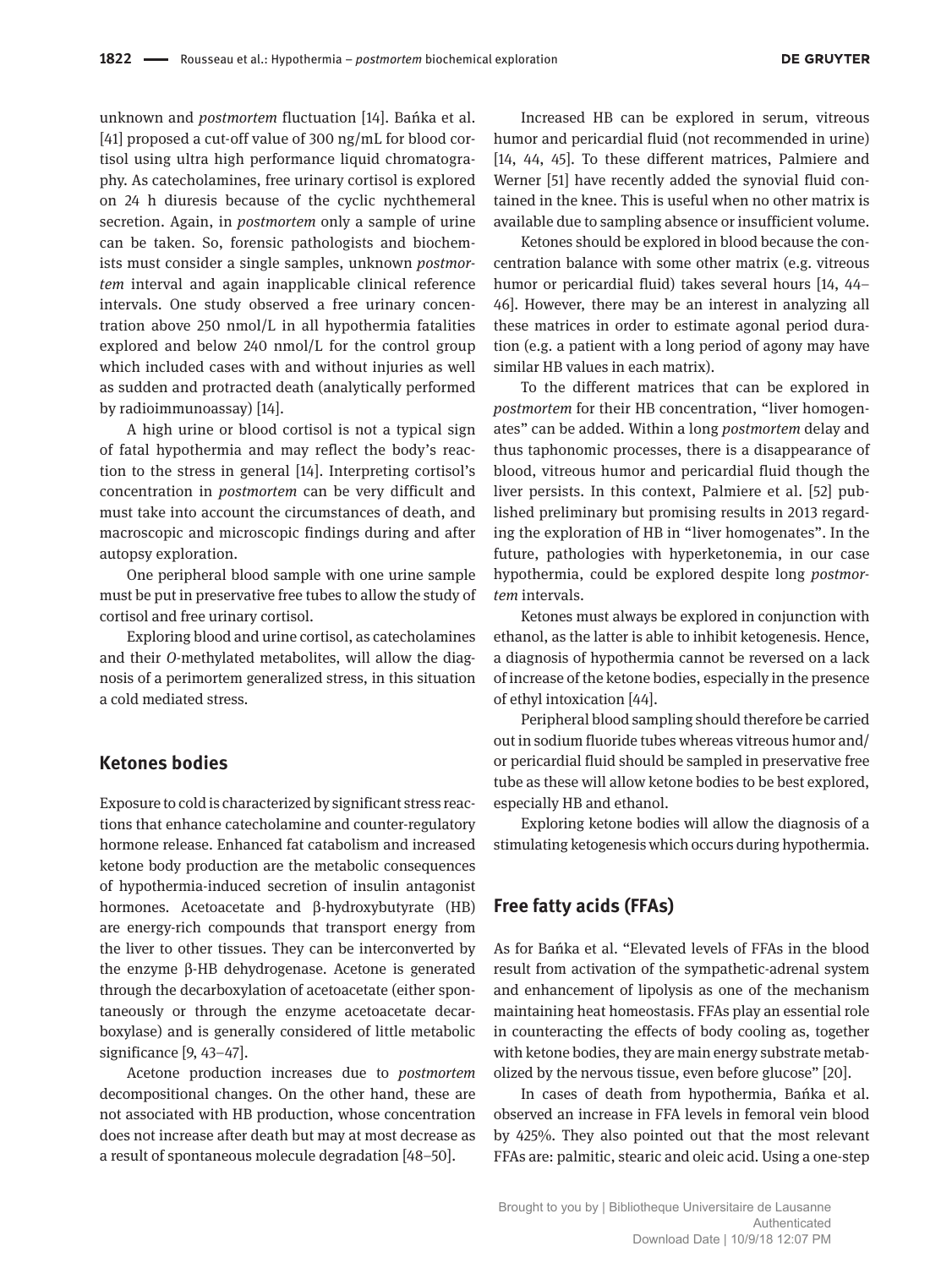analytical procedure, gas chromatography coupled to mass spectrometry with a negative chemical ionization, they postulated a cut-off threshold at >0.2 mmol/L for each of these three compounds [20].

Palmiere et al. also observed a significant elevation of FFAs in blood for deaths by hypothermia. For their part, using an enzymatic colorimetric method, they observed concentrations ranging from 1.6 to 1.9 mmol/L (mean 1.8 mmol/L), compared to 1.1–1.7 mmol/L (mean 1.4 mmol/L, control group) which differ largely from clinical reference intervals (0.1–0.6 mmol/L) [14].

Both groups of researchers concluded that elevated blood FFAs cannot be considered a pathognomonic symptom of hypothermia due to a lack of specificity (they may also be increased in starvation, uncontrolled diabetes mellitus, hyperthyroidism and adrenal pheochromocytoma cases) [14, 20].

Peripheral blood sampling should therefore be carried out in preservative free tubes as these will allow FFAs to be best explored, especially palmitic, stearic and oleic acid.

#### **Other biomarkers**

Thrombomodulin (TM) is a transmembrane protein expressed in the endothelial cells of most blood vessels. TM functions essentially as anticoagulant and antiinflammatory regulator by acting as a cofactor for thrombin. Severe cold stress has been shown to cause changes in the expression and secretion of TM [53]. Pakanen et al. have described that lethal hypothermia is associated with low myocardial TM transcript and TM protein levels as well as low urinary TM level compared with other causes of death. They also demonstrate a *postmortem* stability of TM during at least 24 h. Using urinary TM as a biomarker, with a cut-off at 15.5 ng/mL, they found sensitivity and specificity at 70.8% and 70.3%, respectively [54].

In fatal hypothermia, right cardiac blood is darker than left cardiac blood. This color difference could result from an increased oxyhemoglobin ratio (% $O_2$ -Hb) in left cardiac blood.  $\%O_{2}$ -Hb can be measured using CO-oximetry, spectrophotometry or gas chromatography. Kanto-Nishimaki et al., using co-oximetry, identified that  $\%$ O<sub>2</sub>-Hb in left cardiac blood is significantly higher than in right cardiac blood (63.39% average for left cardiac blood versus 18.97% for right). Their study concluded that the difference between left and right cardiac blood could be a significant biological finding in death due to hypothermia [55].

Thyrotropin (TSH) and ACTH increase to produce heat should there be a loss. After this initial increase, there is a secondary decrease due to lipid disorders and/or depletion of reserves and central production capacities. Though concentrations vary according to the *postmortem* period, they are often lower [56, 57].

Although vitreous magnesium was widely used in the early 1960s during biochemical investigations for hypothermia, neither it nor vitreous calcium are recommended today due to inconsistent result reliability [14, 21, 58, 59].

Chromogranin A is a glycoprotein present in the secretory granules of endocrine and neuroendocrine cells. Immunohistochemical staining of the hypothalamus shows a decrease of its staining in the case of hypothermia while its concentration rises in cerebrospinal fluid. These findings would indicate a terminal stage of dysfunction involving the secretion of chromogranin A for cases of death by hypothermia with prolonged agony [60].

Information regarding biochemical markers that have already been studied but have not demonstrated their significance in the exploration of hypothermic deaths include: urinary histamine, urinary serotonin, blood, vitreous and urinary glucose and blood, vitreous and endocan [12, 14, 61].

## **Sampling and analyses strategy**

This updated review of the literature allows proposing that the most adapted strategy to identify biomarkers of hypothermia would currently retain the following sampling and analyses (Table 3).

## **Discussion**

*Postmortem* exploration of biochemical markers, also called thanatobiochemistry refer to the study of biomarkers that contribute to the understanding of the origin of a death. This discipline, which appeared in the middle of the 20th century, has been gaining interest over the last several years due to the diversifications of its implications [62–65]. The *postmortem* biochemical exploration of hypothermia, presented here, is an example of these implications.

The increase of catecholamines and their *O*-methylated metabolites is related to cold mediated stress but can also be identified in pheochromocytoma. Catecholamines and their *O*-methylated metabolites must be explored in the urine because of discordant conclusions in blood and insufficient exchange in vitreous humor. Related to a cold induced diuresis with dilution-effect some authors recommend expressing the results by a ratio Adr/Nad, which is increased, with different thresholds between the studies (1 or 0.19) [22, 33]. As with Sadler and Pounder [24], we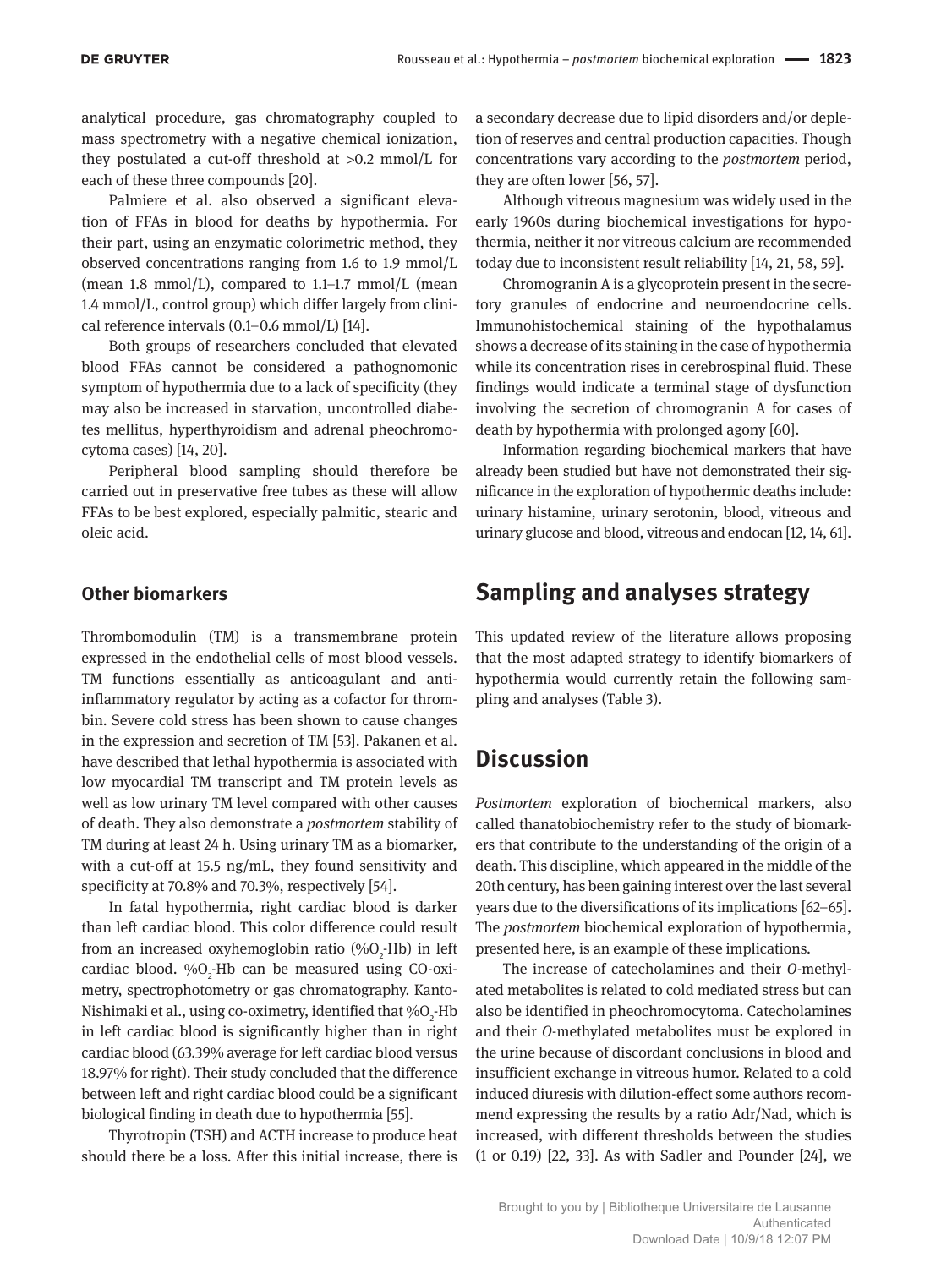| <b>Matrices</b>      | <b>Sampling</b>                                                            | <b>Analyses</b>                                             | Interfering conditions/disturbing factors                                                                                      |
|----------------------|----------------------------------------------------------------------------|-------------------------------------------------------------|--------------------------------------------------------------------------------------------------------------------------------|
| Peripheral<br>blood  | Sodium fluoride tube                                                       | Hydroxybutyrate and/<br>or acetone<br>Ethanol               | Ketoacidosis (diabetic, alcoholic,<br>starvation and septic)<br>Inhibit ketogenesis                                            |
|                      | Preservative free tube                                                     | Cortisol<br>Free fatty acids                                | All generalized stress reaction<br>Starvation, uncontrolled diabetes<br>mellitus, hyperthyroidism, adrenal<br>pheochromocytoma |
| Urines               | Preservative free tube<br>immediately frozen and/<br>or with acidification | Catecholamines and/<br>or their O-methylated<br>metabolites | Adrenal pheochromocytoma                                                                                                       |
|                      | Preservative free tube                                                     | Free cortisol<br>Creatinine                                 | All generalized stress reaction<br>(for proper interpretation of urinary<br>catecholamines)                                    |
| Vitreous humor       | Sodium fluoride tube                                                       | Ethanol<br>Hydroxybutyrate and/<br>or acetone               | Inhibit ketogenesis<br>Retinal cells and ketoacidosis (diabetic,<br>alcoholic, starvation and septic)                          |
| Pericardial<br>fluid | Preservative free tube                                                     | Hydroxybutyrate and/<br>or acetone                          | Ketoacidosis (diabetic, alcoholic,<br>starvation and septic)                                                                   |

**Table 3:** Strategy of sampling and analyses to identify biomarkers of hypothermia.

recommend adjusting the catecholamines' results to creatininuria as is done *in vivo*, in order to correlate levels to an estimated renal filtration rate thus, preventing the dilution effect and because of less specificity and sensitivity of this ratio [19].

Cortisol increases during hypothermia related to cold mediated stress. The specificity of this biomarker seems lower than for catecholamines as it increases in all stress situations. Anyway, its exploration is important to obtain an additional argument for a stress-related death, such as hypothermia. Cortisol can be explored in blood or urine with a higher statistical significance in urine [14]. Notably, no study focused on the correlation between urinary free cortisol and creatininuria.

Ketogenesis is stimulated during hypothermia to allow energy and thermal production as ketone bodies are easily metabolized. This finding is not a specificity of hypothermia and is observed in all situations of ketoacidosis and some metabolic dysfunctions [43]. Nevertheless, ketone bodies must be explored to identify stimulating ketogenesis as occurs during hypothermia.

FFA are increased in death from hypothermia because of the activation of the sympathetic-adrenal system and the enhancement of lipolysis as one of the mechanism maintaining heat homeostasis. FFA play an essential role in counteracting the effects of body cooling as, together with ketone bodies, they are the main energy substrate metabolized by the nervous tissue, even before glucose [20].

The parameters described in the section "Other biomarkers" have not been yet confirmed by different research

teams or found in consistent result reliability or simply have no statistical significance. These are the reasons why they did not figure in our strategy of sampling and analyses.

Sample collection is crucial in thanatobiochemistry as *postmortem* redistribution can quantitatively affect some parameters, e.g. catecholamines' levels are much higher in cardiac than peripheral blood [66]. That is why we recommend the exploration of peripheral blood as many studies have focused on this matrix instead of cardiac blood. Blood, urine and vitreous humor must be punctured gently with a sterile syringe to avoid contamination and the dilution effect.

Exploring ethanol consumption is also crucial when a diagnosis of lethal hypothermia is suspected. First, chronic or acute alcohol consumption are risk factors of hypothermia for many reasons: acceleration of heat loss, general vasodilatation, sedation stimulation, inhibition of shuddering abilities, denutrition and hypothalamic dysfunction. Secondly, ethanol has a antiketonemic action which mainly influences acetone levels. Thus, some authors postulated that a normal or subnormal result of ketone bodies cannot exclude hypothermia, particularly in cases of alcohol consumption [9]. However, it seems that ethanol intake does not influence the levels of urinary catecholamines, blood FFAs, blood cortisol or urinary free cortisol [14, 20, 41].

The last point is the most important: these different biological markers (just like the macroscopic and microscopic elements) make it possible to carry out a diagnosis of hypothermia but not a specific death by hypothermia.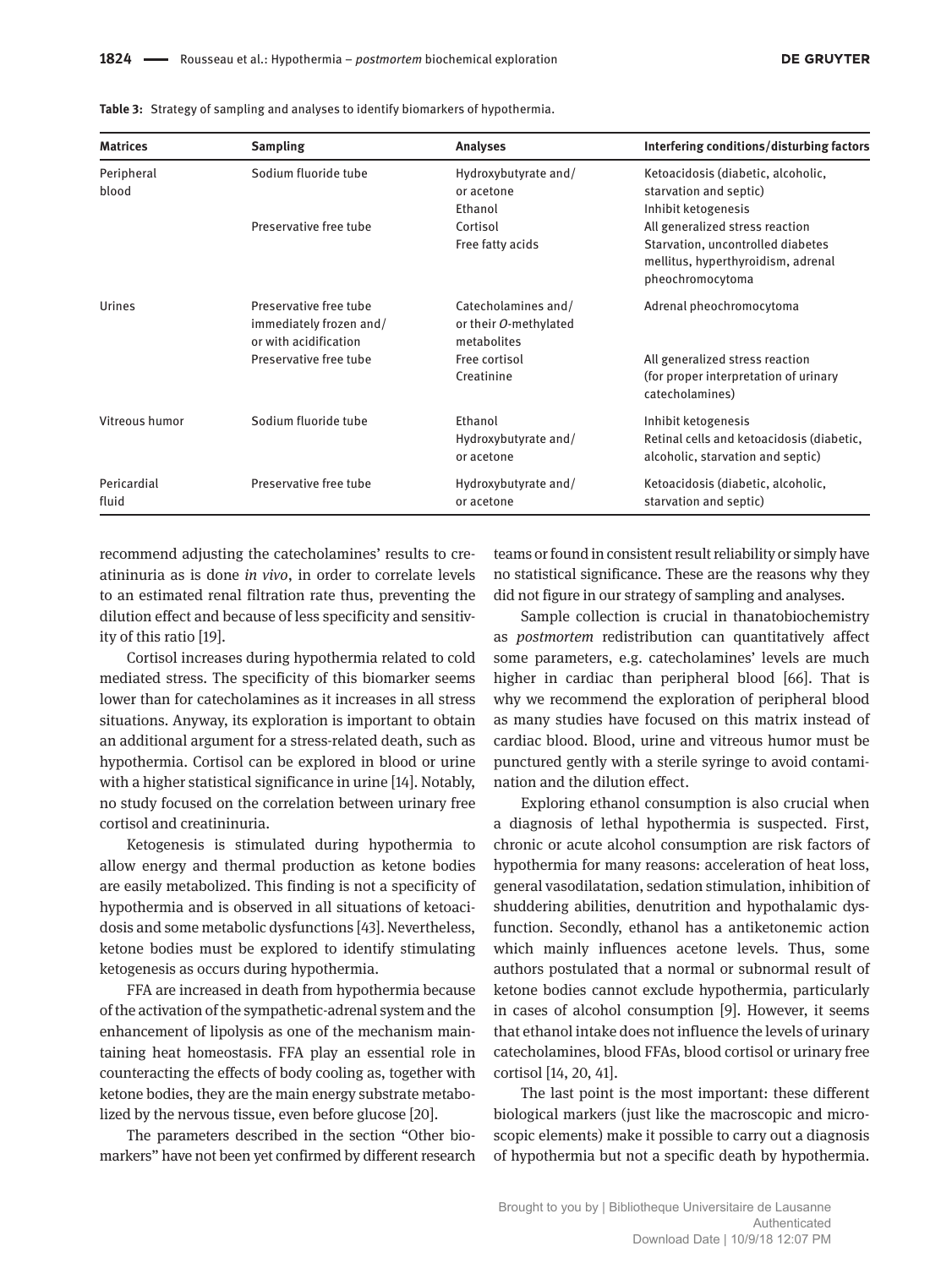Only the absence of arguments for another etiology, after a thorough per- and post-autopsy exploration (histological, toxicological and imaging), leads to the conclusion of death by hypothermia. Several diagnostic findings (macroscopic, microscopic and biological) and an absence of arguments for any other lethal origin are required to carry out this diagnosis [67].

## **Conclusions**

A death by hypothermia remains a diagnosis by exclusion according to a cluster of arguments. Biochemical markers take an increasingly important place in such decision clusters. The studies reviewed here have considerably increased the knowledge of such biomarkers, by demonstrating the relevance or not of each of them. For the most pertinent biomarkers, their *postmortem* stability, the better biological fluid in which to dose them, as well as their specificity and limits, have been progressively affirmed by these studies. Despite the complexity to develop clinical biochemistry adapted to forensic medicine, the potential of such approach remains considerable.

**Author contributions:** All the authors have accepted responsibility for the entire content of this submitted manuscript and approved submission.

**Research funding:** None declared.

**Employment or leadership:** None declared.

**Honorarium:** None declared.

**Competing interests:** The funding organization(s) played no role in the study design; in the collection, analysis and interpretation of data; in the writing of the report; or in the decision to submit the report for publication.

## **References**

- 1. Briot R, Menthonnex E, Brun J, Anglade D, Girardet P, Jacquot C. Hypothermies accidentelles. EMC (Elsevier Masson SAS, Paris), Médecine d'urgence, 25-030-D-20, 2007.
- 2. Peek GJ, Davis PR, Ellerton JA. Management of severe accidental hypothermia. In: Vincent JL, editor. Yearbook of intensive care and emergency medicine. Springer, New York, NY, 2008:147–59.
- 3. Danzl DF, Pozos RS, Auerbach PS, Glazer S, Goetz W, Johnson E, et al. Multicenter hypothermia survey. Ann Emerg Med 1987;16:1042–55.
- 4. Jurkovich GJ, Greiser WB, Luterman A, Curreri PW. Hypothermia in trauma victims: an ominous predictor of survival. J Trauma 1987;27:1019–24.
- 5. Vassal T, Benoit-Gonin B, Carrat F, Guidet B, Maury E, Offenstadt G. Severe accidental hypothermia treated in an ICU: prognosis and outcome. Chest 2001;120:1998–2003.
- 6. Bright FM, Winskog C, Walker M, Byard RW. A comparison of hypothermic deaths in South Australia and Sweden. J Forensic Sci 2014;59:983–5.
- 7. Meiman J, Anderson H, Tomasallo C, Centers for Disease Control and Prevention (CDC). Hypothermia-related deaths – Wisconsin, 2014, and United States, 2003–2013. Morb Mortal Wkly Rep 2015;64:141–3.
- 8. Turk EE. Hypothermia. Forensic Sci Med Pathol 2010;6:106–15.
- 9. Palmiere C, Teresiński G, Hejna P. Postmortem diagnosis of hypothermia. Int J Legal Med 2014;128:607–14.
- 10. Nixdorf-Miller A, Hunsaker DM, Hunsaker JC. Hypothermia and hyperthermia medicolegal investigation of morbidity and mortality from exposure to environmental temperature extremes. Arch Pathol Lab Med 2006;130:1297–304.
- 11. Lim C, Duflou J. Hypothermia fatalities in a temperate climate: Sydney, Australia. Pathology (Phila) 2008;40:46–51.
- 12. Hirvonen J. Necropsy findings in fatal hypothermia cases. Forensic Sci 1976;8:155–64.
- 13. Nara A, Nagai H, Yamaguchi R, Makino Y, Chiba F, Yoshida K, et al. An unusual autopsy case of lethal hypothermia exacerbated by body lice-induced severe anemia. Int J Legal Med 2016;130:765–9.
- 14. Palmiere C, Bardy D, Letovanec I, Mangin P, Augsburger M, Ventura F, et al. Biochemical markers of fatal hypothermia. Forensic Sci Int 2013;226:54–61.
- 15. Lapinlampi TO, Hirvonen JI. Catecholamines in the vitreous fluid and urine of guinea pigs dying of cold and the effect of postmortem freezing and autolysis. J Forensic Sci 1986;31:1357–65.
- 16. Hanhela R, Hollmen A, Huttunen P, Hirvonen J. Plasma catecholamines, corticosterone, glucose and fatty acids concentrations and mean arterial pressure and body temperature in haemorrhagic hypovolaemia, hypothermia and a combination of these in the rabbit. Acta Physiol Scand 1990;139:441–9.
- 17. Hirvonen J, Huttunen P. Hypothermia markers: serum, urine and adrenal gland catecholamines in hypothermic rats given ethanol. Forensic Sci Int 1995;72:125–33.
- 18. Ishikawa T, Quan L, Michiue T, Kawamoto O, Wang Q, Chen J-H, et al. Postmortem catecholamine levels in pericardial and cerebrospinal fluids with regard to the cause of death in medicolegal autopsy. Forensic Sci Int 2013;228:52–60.
- 19. Palmiere C, Teresiński G, Hejna P, Mangin P, Grouzmann E. Diagnostic performance of urinary metanephrines for the postmortem diagnosis of hypothermia. Forensic Sci Med Pathol 2014;10:518–25.
- 20. Bańka K, Teresiński G, Buszewicz G. Free fatty acids as markers of death from hypothermia. Forensic Sci Int 2014;234:79–85.
- 21. Palmiere C, Mangin P. Postmortem biochemical investigations in hypothermia fatalities. Int J Legal Med 2013;127:267–76.
- 22. Hirvonen J, Huttunen P. Increased urinary concentration of catecholamines in hypothermia deaths. J Forensic Sci 1982;27:264–71.
- 23. Hirvonen J, Huttunen P, Nuutinen L, Pekkarinen A. Catecholamines and free fatty acids in plasma of patients undergoing cardiac operations with hypothermia and bypass. J Clin Pathol 1978;31:949–55.
- 24. Sadler DW, Pounder DJ. Urinary catecholamines as markers of hypothermia. Forensic Sci Int 1995;76:227–30.
- 25. Kernbach-Wighton G, Saternus K. Postmortem biochemical estimations in cases of fatal hypothermia (catecholamines and volatiles). Rom J Leg Med 2007;15:32–8.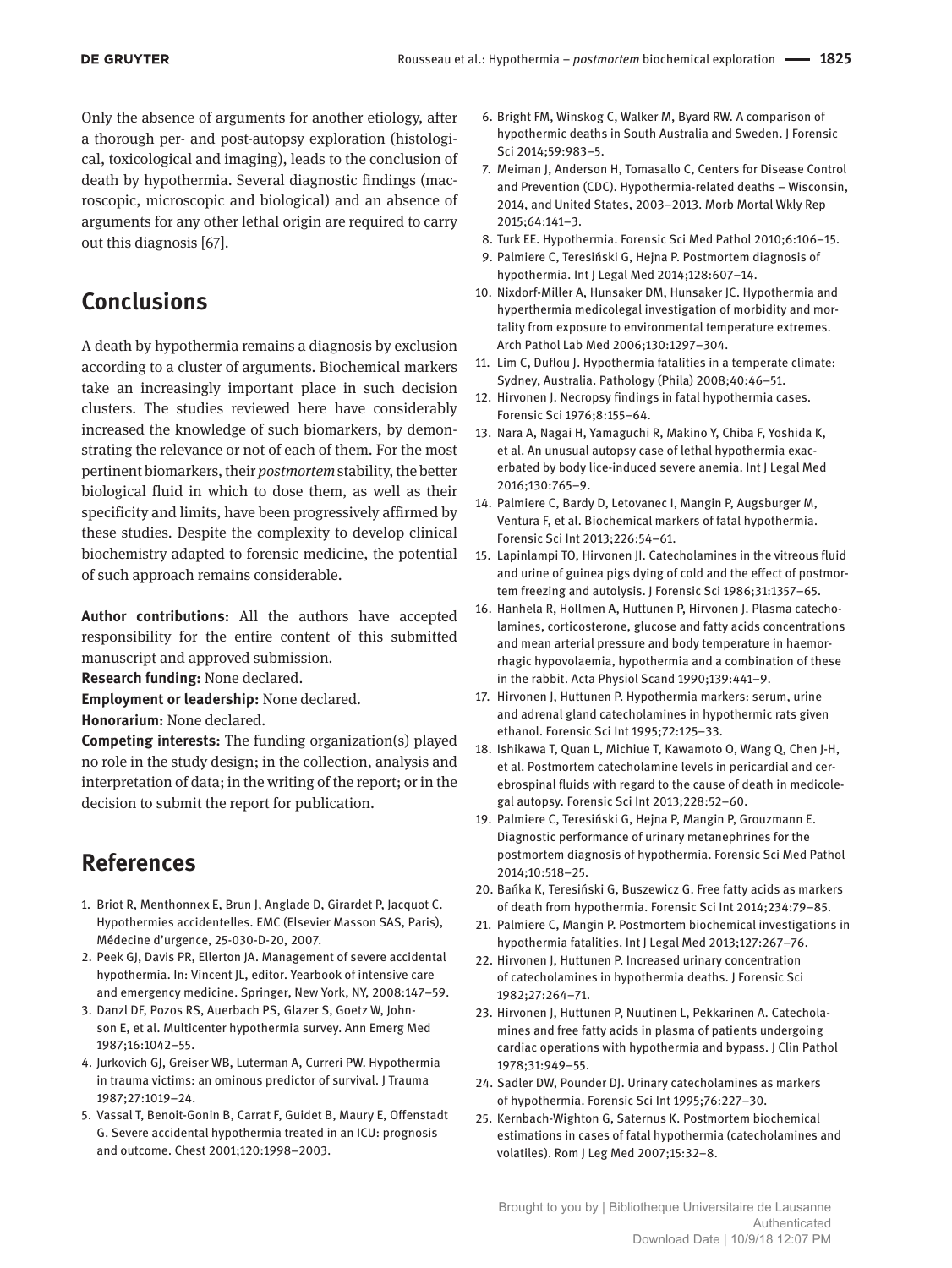- 26. Hervet T, Teresiński G, Hejna P, Descloux E, Grouzmann E, Palmiere C. Catecholamines and their O-methylated metabolites in vitreous humor in hypothermia cases. Forensic Sci Med Pathol 2016;12:163–9.
- 27. Willemsen JJ, Ross HA, Lenders JW, Sweep FC. Stability of urinary fractionated metanephrines and catecholamines during collection, shipment, and storage of samples. Clin Chem 2007;53:268–72.
- 28. Roberts NB, Higgins G, Sargazi M. A study on the stability of urinary free catecholamines and free methyl-derivatives at different pH, temperature and time of storage. Clin Chem Lab Med 2010;48:81–7.
- 29. Chan EC, Wee PY, Ho PC. Evaluation of degradation of urinary catecholamines and metanephrines and deconjugation of their sulfoconjugates using stability-indicating reversed-phase ionpair HPLC with electrochemical detection. J Pharm Biomed Anal 2000;22:515–26.
- 30. Miki K, Sudo A. Effect of urine pH, storage time, and temperature on stability of catecholamines, cortisol, and creatinine. Clin Chem 1998;44:1759–62.
- 31. Hervet T, Grouzmann E, Grabherr S, Mangin P, Palmiere C. Determination of urinary catecholamines and metanephrines in cardiac deaths. Int J Legal Med 2016;130:995–1001.
- 32. Ishikawa T, Inamori-Kawamoto O, Quan L, Michiue T, Chen J-H, Wang Q, et al. Postmortem urinary catecholamine levels with regard to the cause of death. Leg Med Tokyo Jpn 2014;16:344–9.
- 33. Pakanen L, Kortelainen M-L, Särkioja T, Porvari K. Increased adrenaline to noradrenaline ratio is a superior indicator of antemortem hypothermia compared with separate catecholamine concentrations. J Forensic Sci 2011;56:1213–8.
- 34. Okada Y, Miyai K, Iwatsubo H, Kumahara Y. Human growth hormone secretion in normal adult subjects during and after exposure to cold. J Clin Endocrinol Metab 1970;30:393–5.
- 35. Wilkerson JE, Raven PB, Bolduan NW, Horvath SM. Adaptations in man's adrenal function in response to acute cold stress. J Appl Physiol 1974;36:183–9.
- 36. Stoner HB, Frayn KN, Little RA, Threlfall CJ, Yates DW, Barton RN, et al. Metabolic aspects of hypothermia in the elderly. Clin Sci Lond Engl 1980;59:19–27.
- 37. Leppäluoto J, Korhonen I, Huttunen P, Hassi J. Serum levels of thyroid and adrenal hormones, testosterone, TSH, LH, GH and prolactin in men after a 2-h stay in a cold room. Acta Physiol Scand 1988;132:543–8.
- 38. Wittert GA, Or HK, Livesey JH, Richards AM, Donald RA, Espiner EA. Vasopressin, corticotrophin-releasing factor, and pituitary adrenal responses to acute cold stress in normal humans. J Clin Endocrinol Metab 1992;75:750–5.
- 39. Mallet ML. Pathophysiology of accidental hypothermia. QJM Mon J Assoc Physicians 2002;95:775–85.
- 40. Woolf PD, Hollander CS, Mitsuma T, Lee LA, Schalch DS. Accidental hypothermia: endocrine function during recovery. J Clin Endocrinol Metab 1972;34:460–6.
- 41. Bańka K, Teresiński G, Buszewicz G, Mądro R. Glucocorticosteroids as markers of death from hypothermia. Forensic Sci Int 2013;229:60–5.
- 42. Finlayson NB. Blood cortisol in infants and adults: a postmortem study. J Pediatr 1965;67:248–52.
- 43. Rousseau G, Simard G, Homedan C, Reynier P, Rougé-Maillart C. Exploration biologique des décès par acidocétose diabétique: revue de la littérature. Rev Med Leg 2017;8:116–22.
- 44. Teresiński G, Buszewicz G, Madro R. The influence of ethanol on the level of ketone bodies in hypothermia. Forensic Sci Int 2002;127:88–96.
- 45. Teresiński G, Buszewicz G, Madro R. Biochemical background of ethanol-induced cold susceptibility. Leg Med Tokyo Jpn 2005;7:15–23.
- 46. Teresiński G, Buszewicz G, Madro R. Acetonaemia as an initial criterion of evaluation of a probable cause of sudden death. Leg Med Tokyo Jpn 2009;11:18–24.
- 47. Teresiński G, Buszewicz G, Dabrowski W, Madro R. Ketone bodies in controlled intraoperative hypothermia- preliminary study. Arch Med Sadowej Kryminol 2007;57:389–93.
- 48. Iten PX, Meier M. Beta-hydroxybutyric acid an indicator for an alcoholic ketoacidosis as cause of death in deceased alcohol abusers. J Forensic Sci 2000;45:624–32.
- 49. Kadis P, Balazic J, Ferlan-Marolt V. Alcoholic ketoacidosis: a cause of sudden death of chronic alcoholics. Forensic Sci Int 1999;103:S53–9.
- 50. Palmiere C, Mangin P, Werner D. Postmortem distribution of 3-beta-hydroxybutyrate. J Forensic Sci 2014;59:161–6.
- 51. Palmiere C, Werner D. Post-mortem β-hydroxybutyrate determination in synovial fluid. Forensic Sci Int 2014;241:e28–30.
- 52. Palmiere C, Mangin P, Werner D. Preliminary results on the postmortem measurement of 3-beta-hydroxybutyrate in liver homogenates. Int J Legal Med 2013;127:943–9.
- 53. Kaija H, Pakanen L, Uusitalo J, Nikkilä S, Kortelainen M-L, Porvari KS. Changes in cardiac thrombomodulin and heat shock transcription factor 1 expression and peripheral thrombomodulin and catecholamines during hypothermia in rats. Stress Amst Neth 2014;17:504–11.
- 54. Pakanen L, Kaija H, Kortelainen M-L, Särkioja T, Porvari K. Victims of lethal hypothermia have decreased levels of thrombomodulin in myocardium and urine. Int J Legal Med 2015;129:289–96.
- 55. Kanto-Nishimaki Y, Saito H, Watanabe-Aoyagi M, Toda R, Iwadate K. Investigation of oxyhemoglobin and carboxyhemoglobin ratios in right and left cardiac blood for diagnosis of fatal hypothermia and death by fire. Leg Med Tokyo Jpn 2014;16:321–5.
- 56. Ishikawa T, Quan L, Li D-R, Zhao D, Michiue T, Hamel M, et al. Postmortem biochemistry and immunohistochemistry of adrenocorticotropic hormone with special regard to fatal hypothermia. Forensic Sci Int 2008;179:147–51.
- 57. Ishikawa T, Michiue T, Zhao D, Komatsu A, Azuma Y, Quan L, et al. Evaluation of postmortem serum and cerebrospinal fluid levels of thyroid-stimulating hormone with special regard to fatal hypothermia. Leg Med Tokyo Jpn 2009;11:S228–30.
- 58. Mant AK. Autopsy diagnosis of accidental hypothermia. J Forensic Med 1969;16:126–9.
- 59. Mant AK. Some post-mortem observations in accidental hypothermia. Med Sci Law 1964;4:44–6.
- 60. Yoshida C, Ishikawa T, Michiue T, Quan L, Maeda H. Postmortem biochemistry and immunohistochemistry of chromogranin A as a stress marker with special regard to fatal hypothermia and hyperthermia. Int J Legal Med 2011;125:11–20.
- 61. Descloux E, Augsburger M, Teresiński G, Hejna P, Grouzmann E, Scarpelli MP, et al. Endocan concentrations in postmortem serum, vitreous humor and urine in victims of lethal hypothermia. J Forensic Leg Med 2017;50:39–43.
- 62. Coe JI. Postmortem chemistries on human vitreous humor. Am J Clin Pathol 1969;51:741–50.